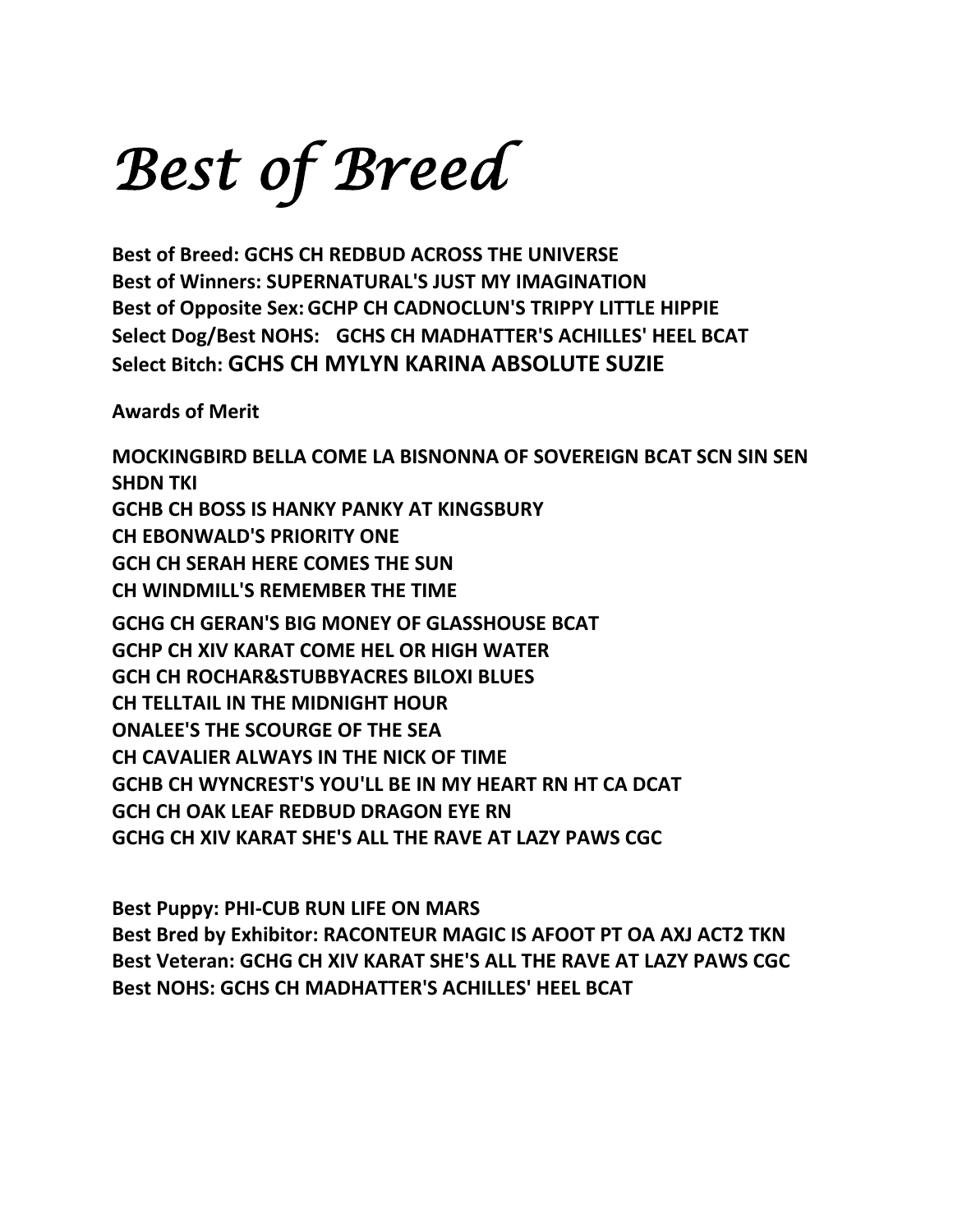#### **Cardigan Welsh Corgis Best of Breed Competition**

- **185** Nat \_C2\_\_**GCHG CH GERAN'S BIG MONEY OF GLASSHOUSE BCAT** Dog DN61853101. 2/20/2020 Breeder: Lori A Frost/M'Kayla Stahr. By: GCHP CH Kosmar Striking Back Of Bridgelady CA CGCA - CH Glasshouse Turn The Page. Owner: Gerald William Roach|MKayla Stahr. 1434 Huber Ave, Evansville, IN 47710.
- **187** Nat \_C2\_\_**\*GCHS CH MADHATTER'S ACHILLES' HEEL BCAT** Dog DN54525507. 6/11/2018 Breeder: Stephanie Mikel/Garrett Ramsay. By: GCHB CH Redbud Across The Universe - GCHB CH Ebonwald's Infinite Ice Winter At Madhatter BCAT. Owner: Stephanie Mikel. 23570 E Swallow Circle, Aurora, CO 80016.
- **189** Nat \_\_C2\_**GCHS CH REDBUD ACROSS THE UNIVERSE** Dog DN47449203. 8/17/2016 Breeder: Jane Crenshaw. By: GCH CH Boss Is Riverside's Sugar Daddy - Redbud Pluperfect Merrymoon Savoy Truffle. Owner: Corona Ona Maz Kennels LLC|Jane Crenshaw. 3645 Cherokee's Pride Trail, Deltona, FL 32738. Agent: Christina Mazepink
- **191** Nat \_\_\_ **CH WOODROSE RHYS TEMERAIRE ACT1 CGC TKN** Dog DN56642903. 2/14/2019 Breeder: Karen Lyons/Penny Kroh. By: CH Cymbrogi's Equilibrium - GCH CH Woodrose A Rumor In Blue BCAT. Owner: Lorie Poff. 2677 NC Highway 62 E, LIBERTY, NC 27298. Agent: Sharon Frampton
- **193** Nat \_C2\_\_**\*GCH CH SERAH HERE COMES THE SUN** Dog DN59057205. 8/7/2019 Breeder: Jane B Smith/Patrick A Smith. By: CH Kino's Quarry Tiger Eye At Redbud - CH Cymbrogi Autumn's Legacy To Serah From Llynhill. Owner: Jane Smith|Patrick Smith. 4872 Pinckney Rd, Howell, MI 48843.
- **195** Nat \_\_\_ **GCH CH BLUEFOX ELYAN RAINING MAGIC HSADS HSBD HIADS** Dog DN51199501. 9/20/2017 Breeder: Penni Adrian/Susan Long/Cheryl L Kienast. By: GCHB CH Wyncrest's You'll Be In My Heart RN HT CA DCAT SWA SHDN RATCHX CZ8P CGC TKN - GCHS DC Mockingbird Elyan Magic Moment RN HSAds HSBd HIAds HIBd HXAd HXBd CA CGCA. Owner: Susan Long. 3595 Doty Chapel Rd, Afton, TN 37616. Agent: Jaclyn Smith
- **197** Nat \_abs\_\_ **CH CUB RUN'S DARK SIDE OF THE MOON** Dog DN53597801. 12/7/2017 Breeder: Mrs. Kimberly M Moshlak/Ms. HELEN B TURIN. By: CH Grangefield Aberdovey Valentino - Aurigan Midnight Rendezvous At Cub Run. Owner: Kimberly Moshlak. 14249 Bakerwood Place, Haymarket, VA 20169.
- **199** Nat \_\_\_ **\*GCH CH OCTANE'S WITCH HUNT RN AXP AJP XFP DCAT TKA ATT** Dog DN44495401. 10/31/2015 Breeder: Heather Masch. By: GCHP CH Xtacee Beach Cruiser - CH PACH2 Cool Sensation Z Domu Polanki BN RN MXP11 MXPC MJP11 MJPC PAX2 MFP DCAT CGC TKN. Owner: Heather Masch. 442 Jefferson St, Carlstadt, NJ 07072.
- **201** Nat \_c\_ **\*GCHS CH WYNCREST CLEAR CREEK ONCE UPON A DREAM CA BCAT CGCA**

Dog DN44612703. 12/11/2015 Breeder: Kathryn A Metcalfe. By: GCHG CH Turn-Key's Little Big Man RN - GCHB CH Mockingbird-Wyncrest's I Believe In Magic RN OAP NJP OFP CA CGC. Owner: Mary Hulme|Kathryn Metcalfe. 1672 Tofting Avenue, Iowa City, IA 52240.

#### **203** Nat \_\_\_ **\*GCH CH BRIDGELADY'S YOU'LL NEVER WALK ALONE RE FDC FCAT4 CGCU TKN**

Dog DN44798304. 12/25/2015 Breeder: Bonnie Money. By: GCH CH Winbucks Mosaic Wheel D'Fortune UDX9 OGM HSAd TKI - CH Bridgelady's Life In The Fast Lane RN CGCA. Owner: Deborah Frank. 17599 Ebb Tide Drive, Lewes, DE 19958.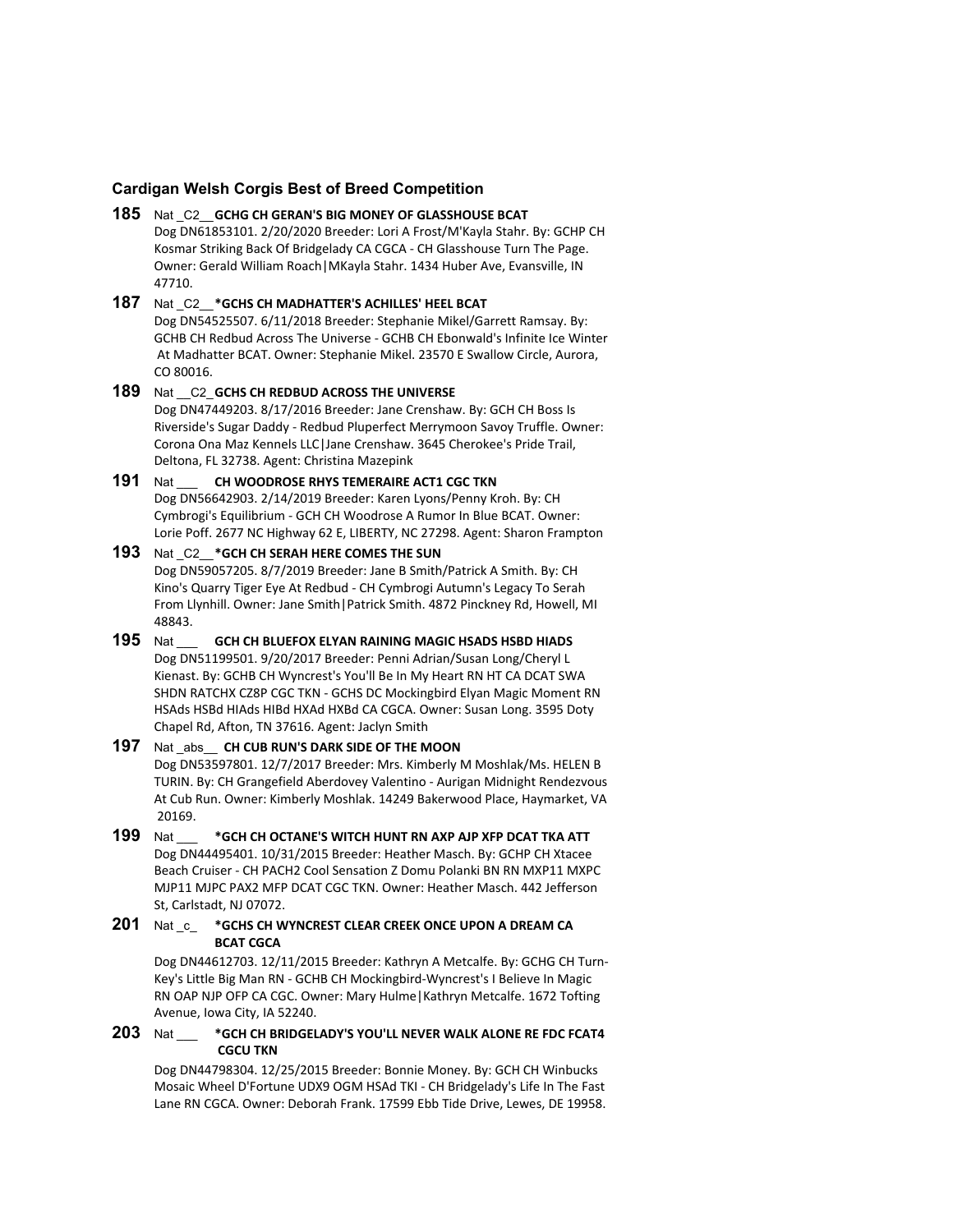#### **205** Nat \_\_abs\_ **CH SNAPDRAGON DON'T GO BACON MY HEART PT** Dog DN66203601. 1/28/2021 Breeder: Lisa Anderson D.V.M. By: CH Sunkissed Cheers To A New Year - GCH CH Snapdragon Heart Of The Matter. Owner: Lisa Anderson DVM. 1538 Windmill Ln, Mesquite, TX 75149. Lauren Mcllwraith

#### **207** Nat \_\_\_ **\*CH SUPERNATURAL THE ROAD AHEAD** Dog DN65064703. 12/30/2020 Breeder: C F CAMIN. By: CH Kino's Quarry Tiger Eye At Redbud - GCHS CH Bluefox Elyan Mine Not Yours. Owner: Dayl Phillip. 5121 Everson Goshen Rd, Bellingham, WA 98226.

#### **209** Nat \_\_\_ **CH MACWALLACE WISH YOU WERE HERE** Dog DN60025901. 9/27/2019 Breeder: Dr. Elizabeth S Macnair/Eleanor S Macnair. By: GCHS CH Aubrey's Mystery Date For Xiv Karat - GCH CH Macwallace Miorbhail. Owner: Virginia Wilson. 12331 Cobblestone Dr, Houston, TX 77024. Agent: Sherri Hurst

#### **211** Nat \_c\_\_ **\*GCH CH ALLEGRO NO SLEEP TIL BROOKLYN BCAT** Dog DN61799501. 3/6/2020 Breeder: Jeri Bon/Jessica Viera. By: GCHB CH Allegro Grandiose Frankly My Dear RA PT FDC CA DCAT RATN CGCA TKN - Grandiose Fools Rush In At Ataraxis. Owner: Jeri Bon|Jessica Viera. 9005 Grandview Ave, Arvada, CO 80002.

#### **213** Nat \_ab\_\_ **\*CH LANDSEND-WOODROSE TRUCKIN'** Dog DN64206103. 11/5/2020 Breeder: Penny Kroh/Karen Lyons. By: CH Woodrose Stacked Deck FDC CGC - GCH CH Woodrose A Rumor In Blue. Owner: Karen Lyons. 4609 New Store Rd, Dillwyn, VA 23936.

#### **215** Nat \_ab\_\_ **\*CH SERAH IN SEARCH OF WALDO**

Dog DN64318601. 9/12/2020 Breeder: Patrick A Smith/Jane B Smith. By: GCH CH Serah Here Comes The Sun - Bumbleberry Bit-O-Honey Of Serah. Owner: Patrick Smith|Jane Smith. 4872 Pinckney Rd, Howell, MI 48843.

#### **217** Nat \_\_\_ **\*GCH CH HEULWEN BLODEUO ANDY WALKS WITH ME** Dog DN57220802. 2/25/2019 Breeder: Lori Sams/Shelley Camm. By: GCHB CH Wyncrest's You'll Be In My Heart RN HT CA DCAT SWA SHDN RATCHX CZ8P CGC TKN - GCH CH Yasashiikuma Angie Of Heulwen. Owner: Barbara Blume|Lori Sams. 340 Airport Rd, Butler, PA 16002.

## **219** Nat \_c2\_\_ **CH WINDMILL'S REMEMBER THE TIME**

Dog DN61080003. 1/8/2020 Breeder: Ashley E Miller/Cassie Frank/Heather Miller. By: GCHP CH Xiv Karat A Date To Remember FDC CGC TKN - CH Pecan Valley Party In The USA. Owner: Sherry Green. 6613 Desert Wind, Midland, TX 79707. Ashley E. Miller

## **221** Nat \_\_\_ **\*CH COSMOPOLITANS JUST YOU WAIT**

Dog DN58916401. 5/19/2019 Breeder: Angela Reilly/Theo Bernstein. By: GCH CH Boss Is Riverside's Sugar Daddy - GCHS CH All Trade Gone Cosmopolitan. Owner: Angela Reilly. 75 EAST END AVENUE 15A, New York, NY 10028.

#### **223** Nat \_\_\_ **\*GCHB CH ONALEE TELLTAIL THAT TOUCH OF MINK** Dog DN46204201. 3/10/2016 Breeder: Christina O Roberts/Paula O'Donnell. By: GCH CH Boss Is Riverside's Sugar Daddy - Telltail Hurrikane Smarty Pants. Owner: Annette Hannon Bowles|P O'Donnell|Ana Franzluebbers|C Onalee Mazepink. 5219 Dunleigh Glen Lane, Burke, VA 22015.

# **225** Nat \_\_\_ **CH PENFRO SHOW DON'T TELL**

Dog DN66576703. 4/9/2021 Breeder: Valerie Allison. By: GCH CH Woodrose Landsend Somebody To Love FDC SCN CGC TKI ATT VSWB - GCH CH Stornoway Penfro Comin' In Hot TKI. Owner: Cynthia B Bossi. 1490 NE 154th Ave, Williston, FL 32696.

### **227** Nat \_\_\_ **GCH CH TIMEPIECE'S I AM I SAID FDC BCAT CGCA CGCU TKN ATT VSWB**

Dog DN44160104. 11/4/2015 Breeder: Charlene Anderson. By: GCH CH Merrythought The Keeping Quilt - GCH CH Aurigan Timepiece's Sweet Caroline FDC BCAT RATN CGCA CGCU TKI ATT VHMA VSWB. Owner: Charlene A.F. Anderson|Gary Anderson|Mary Joyce. 4217 Libby Rd NE, Olympia, WA 98506.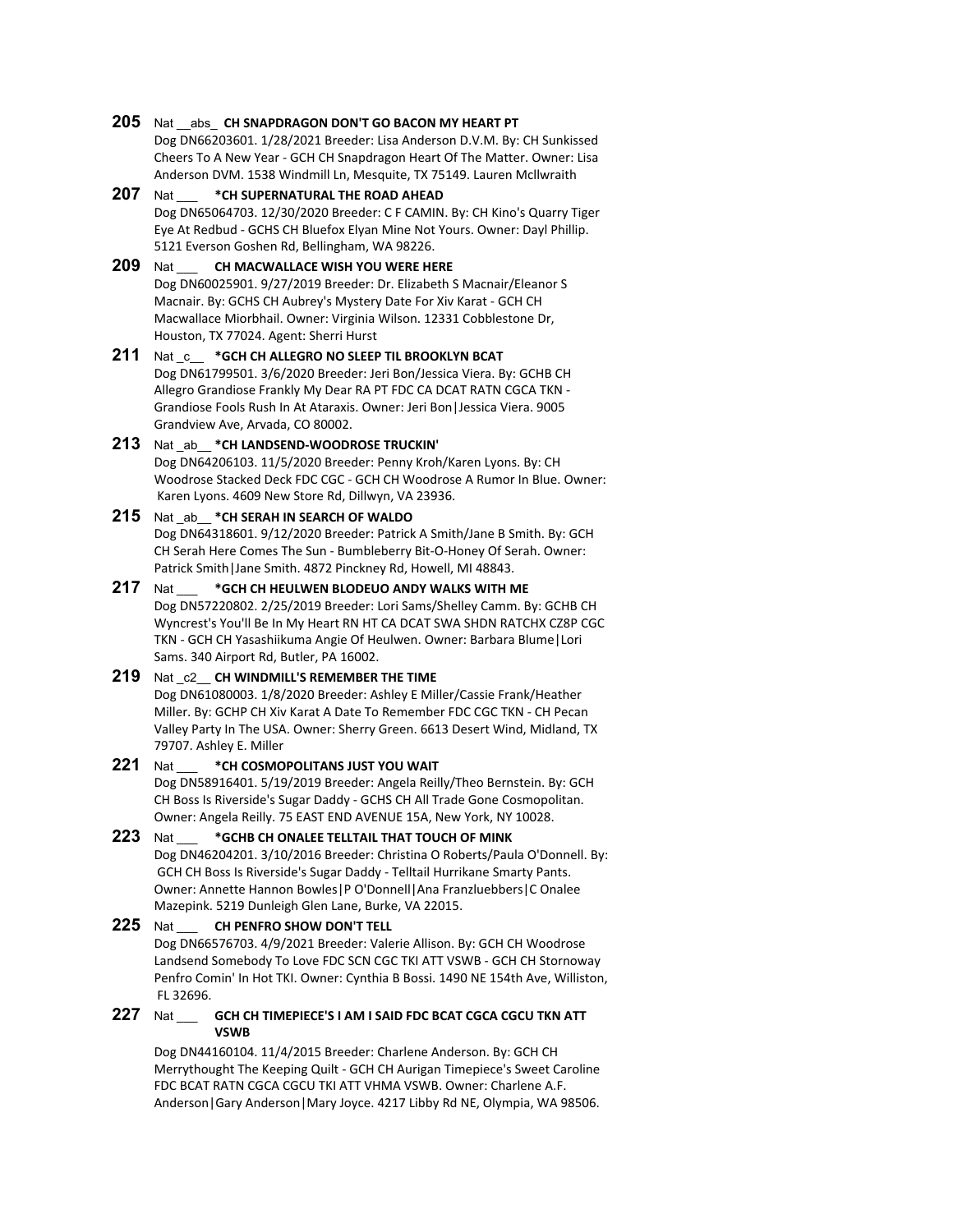#### **229** Nat \_ab\_\_ **\*CH 3C'S WINJAMMIN'S READY AIM FIRE**

Dog DN65517603. 1/23/2021 Breeder: Sally Joaquin. By: CH Coedwig's First Dynasty - 3c's Eagles Feather CGCA TKA ATT. Owner: Rus|Sherilyn Mumme|Sally Joaquin. 18422 N 66th Ln, Glendale, AZ 85308.

#### **231** Nat \_\_C\_ **\*CH GLASSHOUSE THEY SAY THERE'S GOLD RN BCAT SCN THDN CGCA CGCU TKN**

Dog DN58089001. 2/23/2019 Breeder: Lori A Frost. By: GCH CH Glasshouse Black Jack HSAsM FDC CAA RATN CGC TKN - Glasshouse Runnin' From The Blues. Owner: Courtney Wissig|Lori Frost. 2407 Arlington Place, Bellevue, NE 68123.

#### **233** Nat \_\_\_ **\*CH REDBUD TRICK-KEY MAGIC CGC TKN**

Dog DN61200404. 1/6/2020 Breeder: Jane Crenshaw. By: CH Kingsbury's Just A Little Hocus Pocus - Kino's Quarry Amber At Redbud. Owner: Valerie Smith. 6300 S 200 E, BERNE, IN 46711.

- **235** Nat \_\_C\_ **GCHB CH RIVERSIDE BOSS IS BET'S ON BCAT** Dog DN61406005. 3/6/2020 Breeder: Deborah B Shindle/Cindy Bossi. By: CH All Trade Uptown Funk - CH Riverside Boss Is First Class. Owner: Gail Street|Deborah Shindle. 6599 Southport Dr, Boynton Beach, FL 33472.
- **237** Nat \_\_\_ **GCHG CH WINDDANCER ASTONISHMENT OF THE HEART** Dog DN47271201. 6/29/2016 Breeder: Mary DeToma. By: CH Suncliffe Winddancer Wonsqueak @ Dirigo - GCHS CH Winddancer All That And Then Some RN. Owner: Mary DeToma|Lauren Costa. 82 Juniper Dr, Windsor Locks, CT 06096.

#### **239** Nat \_\_\_ **GCH CH CORONA RED PHOENIX RISING**

Dog DN64183301. 7/29/2020 Breeder: Ms. Betsy Flood/William Flood. By: GCHS CH Madhatter's Achilles' Heel BCAT - GCHS CH Corona Kissimmee Blue Of Pecan Valley. Owner: Betsy Flood|William Flood|Christina Roberts. 3000 Nassau Dr, Vero Beach, FL 32960. Agent: Christina Mazepink

## **241** Nat \_\_\_ **CH WINDMILL'S ONCE IN A BLUE MOON**

Dog DN60448203. 11/11/2019 Breeder: Ashley E Miller/Heather Miller. By: GCHG CH Toreth's Tungsten Archer FDC - CH Coedwig's Sunrise On Lanikai Beach. Owner: Kamla Utz|Ashley Miller. 15399 CR 26, Tyler, TX 75707.

#### **243** Nat \_\_\_ **\*CH KIPPERTON LISTEN TO REASON**

Dog DN65356703. 12/19/2020 Breeder: Dr. Kevin Price-Brenner/Dr. Paul Price-Brenner. By: GCHS CH Madhatter's Achilles' Heel BCAT - CH Redbud Kaleidoscope Eyes. Owner: Kevin Price Brenner|Paul Price-Brenner. 3625 Keystone Dr., Dubuque, IA 52002.

**245** Nat \_C2\_\_**\*GCH CH ROCHAR'S RULER OF THE ROOST AT SHELSHIRE** Dog DN65046201. 12/1/2020 Breeder: Ms. Rita Wagoner. By: CH Oak Leaf Redbud Let's Go! - CH Shelshire Drama Queen At Rochar. Owner: Sydney Wills|Shelly Shirey. 8600 JOHN ST, SPENCER, OK 73084.

## **247** Nat \_\_\_ **\*GCH CH GLASSHOUSE I CAN SEE FOR MILES** Dog DN47675302. 9/15/2016 Breeder: Lori A Frost. By: GCH CH Xiv Karat

Playing It Cool At Aubrey - GCH CH Glasshouse Bring It All Home PT CAA. Owner: Lori Frost|Cassie Petersen. 850 Albany Avenue, Ventura, CA 93004.

### **249** Nat \_abs\_\_ **\*GCH CH WELLSHIRE RAIDERS MARCH**

Dog DN49680401. 5/8/2017 Breeder: Paula B Weller. By: CH Wellshire Starbuck - GCHS CH Wellshire Absolut Magic. Owner: Kathy Immer|Paula Weller. 811 Mira Vista Drive SE, Huntsville, AL 35802.

#### **251** Nat \_C2\_\_**GCH CH OAK LEAF REDBUD DRAGON EYE RN** Dog DN48082907. 11/15/2016 Breeder: George Ann Kuettel/Bruce Kuettel/Jane Crenshaw. By: CH Kino's Quarry Tiger Eye At Redbud - Elyan Bluefox No Cure For Crazy CGC. Owner: George Ann Kuettel|George Ann Kuettel|Jane Crenshaw|Bruce Kuettel. 651 Spring Creek Parkway, Weatherford, TX 76087. Agent:Linda Williams

**253** Nat \_\_\_ **\*GCH CH BLU SKYY'S ZIGGY STARDUST CGC**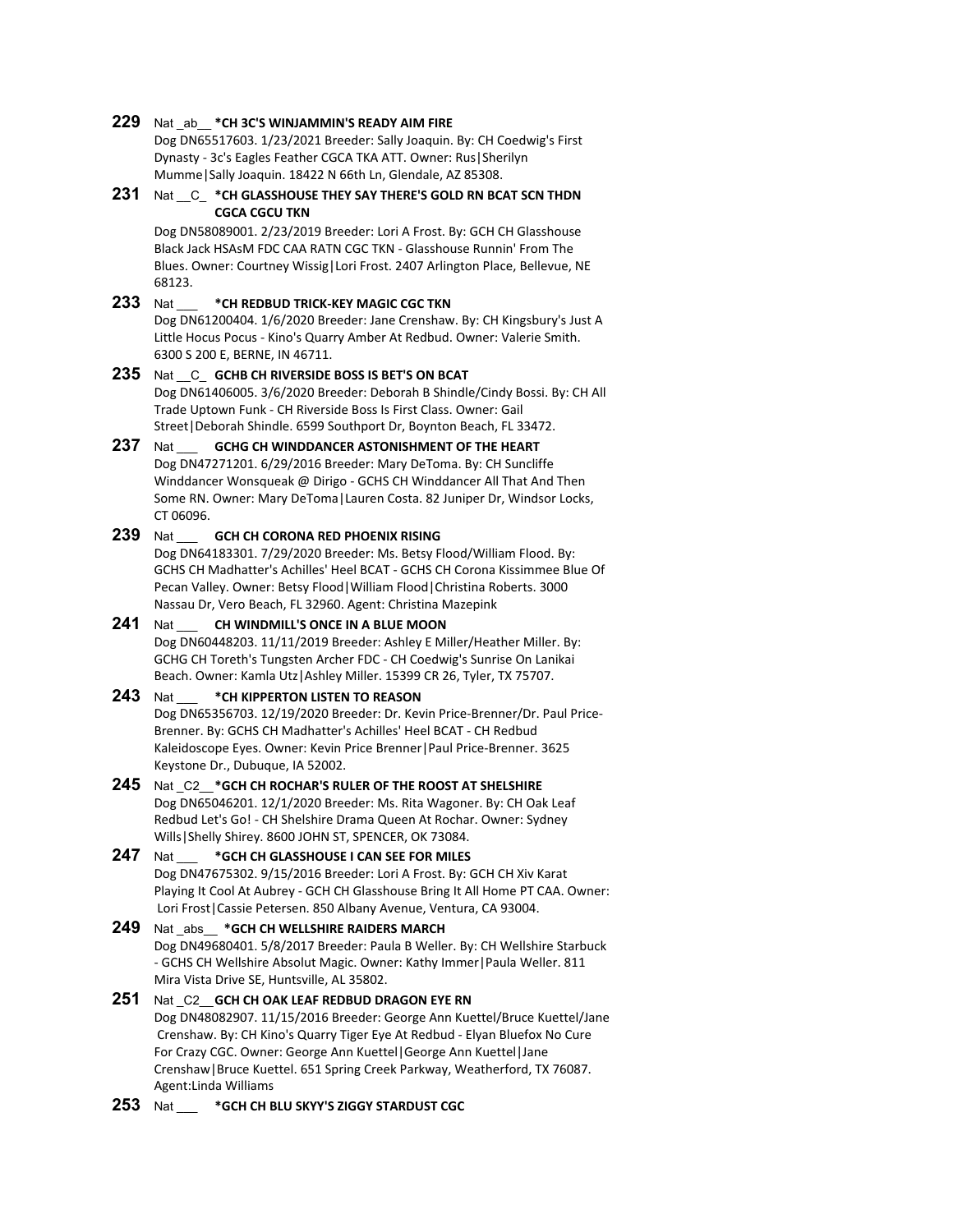Dog DN48266301. 11/29/2016 Breeder: Nancy Wilson/Madeline Wilson. By: CH Kino's Quarry Tiger Eye At Redbud - GCH CH Blu Skyy's Bella Luna. Owner: Nancy Wilson|Madeline Wilson|Lisa Croft-Elliott. 42 Winona Ave, Lawrence, KS

#### **255** Nat \_\_\_ **CH REDBUD GLASDAWN MOON SHADOW**

Dog DN44595701. 10/10/2015 Breeder: Pam Brand/S Jane Crenshaw. By: GCHS CH Rochars Wizard Of Menlo Park At Shelshire - Redbud Oakleaf Pretzel Logic. Owner: Jane Crenshaw. 7662 N 134TH EAST AVE, Owasso, OK 74055.

#### **257** Nat \_C2\_\_**\*GCHB CH WYNCREST'S YOU'LL BE IN MY HEART RN HT CA DCAT SWA SHDN RATCHX CZ8P CGC TKN**

Dog DN44612701. 12/11/2015 Breeder: Kathryn A Metcalfe. By: GCHG CH Turn-Key's Little Big Man RN - GCHB CH Mockingbird-Wyncrest's I Believe In Magic RN OAP NJP OFP CA CGC. Owner: Kathryn A Metcalfe. 1592 Raydale Drive, Louisville, KY 40219.

**259** Nat \_C2\_\_**GCH CH ROCHAR&STUBBYACRES BILOXI BLUES** Dog DN44698501. 12/10/2015 Breeder: Rita Wagoner/Lauren Simermeyer D.V.M. By: CH Lynn Farm Midsumernite Dream - CH Cheysulis Gypsy Blue At Rochar. Owner: Rita Wagoner|Lauren Simermeyer. 101 Boulder Lake Drive, Little Egg Harbor, NJ 08087. Agent: Kathy Schwabe

#### **261** Nat \_\_\_ **GCH CH BRIDGELADY'S IT'S A WONDERFUL LIFE RN AXP OJP NFP FCAT RATN CGCA TKE VHMA**

Dog DN44798301. 12/25/2015 Breeder: Bonnie Money. By: GCH CH Winbucks Mosaic Wheel D'Fortune UDX9 OGM HSAd TKI - CH Bridgelady's Life In The Fast Lane RN CGCA. Owner: Melonie Boyll. PO Box 134, New Richmond, IN 47967.

- **263** Nat \_\_\_ **GCHS CH DUCKPOND SANDDIGGER PUDDLEDUCK DEVIL IN DISGUISE** Dog DN45702901. 2/29/2016 Breeder: Joy S Quallenberg/Pixie Lauer/Jaimie Outer/Frank Murch. By: GCHS CH Pluperfect Merrymoon Paper Tiger - CH Puddleduck Solas Smoke And Mirrors. Owner: Frank Murch|Joy Quallenberg|Pixiw Lauer|Jaimie Outer. 1 Partridge Rd, Stockholm, NJ 07460. Cathy Wilton Murch
- **265** Nat \_\_C\_ **GCHP CH XIV KARAT A DATE TO REMEMBER FDC CGC TKN** Dog DN52885201. 10/6/2017 Breeder: Sherri Hurst/Nicki Short. By: GCHS CH Aubrey's Mystery Date For Xiv Karat - GCHG CH Xiv Karat She's All The Rave At Lazy Paws CGC. Owner: Ashley Miller|Sherri Hurst. 6603 Farm Road 275 S, Cumby, TX 75433.

#### **267** Nat \_\_\_ **GCH CH ARBENNIG THE TANGERINE FACTOR** Dog DN51326804. 7/12/2017 Breeder: Emily Banaszak/Cynthia Banaszak. By: CH Kino's Quarry Tiger Eye At Redbud - CH Arbennig Happy Kitty Sleepy Kitty. Owner: Emily Banaszak. 3128 Lathrop Ave, Elmwood Park, WI 53405.

#### **269** Nat \_C\_\_ **\*GCH CH BLACKDALES HOT AUGUST NIGHTS** Dog DN47044204. 8/31/2016 Breeder: Cheryl M Black/Karen K Chandor. By: CH Sunkissed Moves Like Jagger - GCHG CH Blackdales Larkspur. Owner: Melanie Chiappone. 10 Brooks St , Brewer, ME 04412.

#### **271** Nat \_\_\_ **CH TOSHAYS TREASURED TIMEPIECE**

Dog DN56834501. 9/28/2018 Breeder: Denise Waiting/Kathy M Deyo. By: GCH CH Timepiece's I Am I Said FDC BCAT CGCA CGCU TKN ATT VSWB - GCH CH Beaguile's Fly By Night. Owner: Denise Waiting. 1612 Rose Creek Rd, Pullman, WA 99163.

#### **273** Nat \_\_\_ **CH PV-TAILWIND THERE CAN BE ONLY ONE CGC** Dog DN53309303. 2/26/2018 Breeder: Cassie Frank & Betty Ann Seely. By: GCH CH Pecan Valley Telltail Frosty The Show Man - CH Pecan Valley Telltail Pinot Noir. Owner: Kimberly Jacobson|Emma Ewing. 5196 W Stimmel rd, Salina, KS 67401.

**275** Nat \_C2\_\_**\*GCHB CH RUBAD LOVE THE ONE YOU'RE WITH @ MOONFOX** Dog DN54235204. 5/19/2018 Breeder: Camille Long/Nancy Z Willoughby. By: GCH CH Telltail Spenser For Hire - GCH CH Rrr Infinity Of Love CGC. Owner: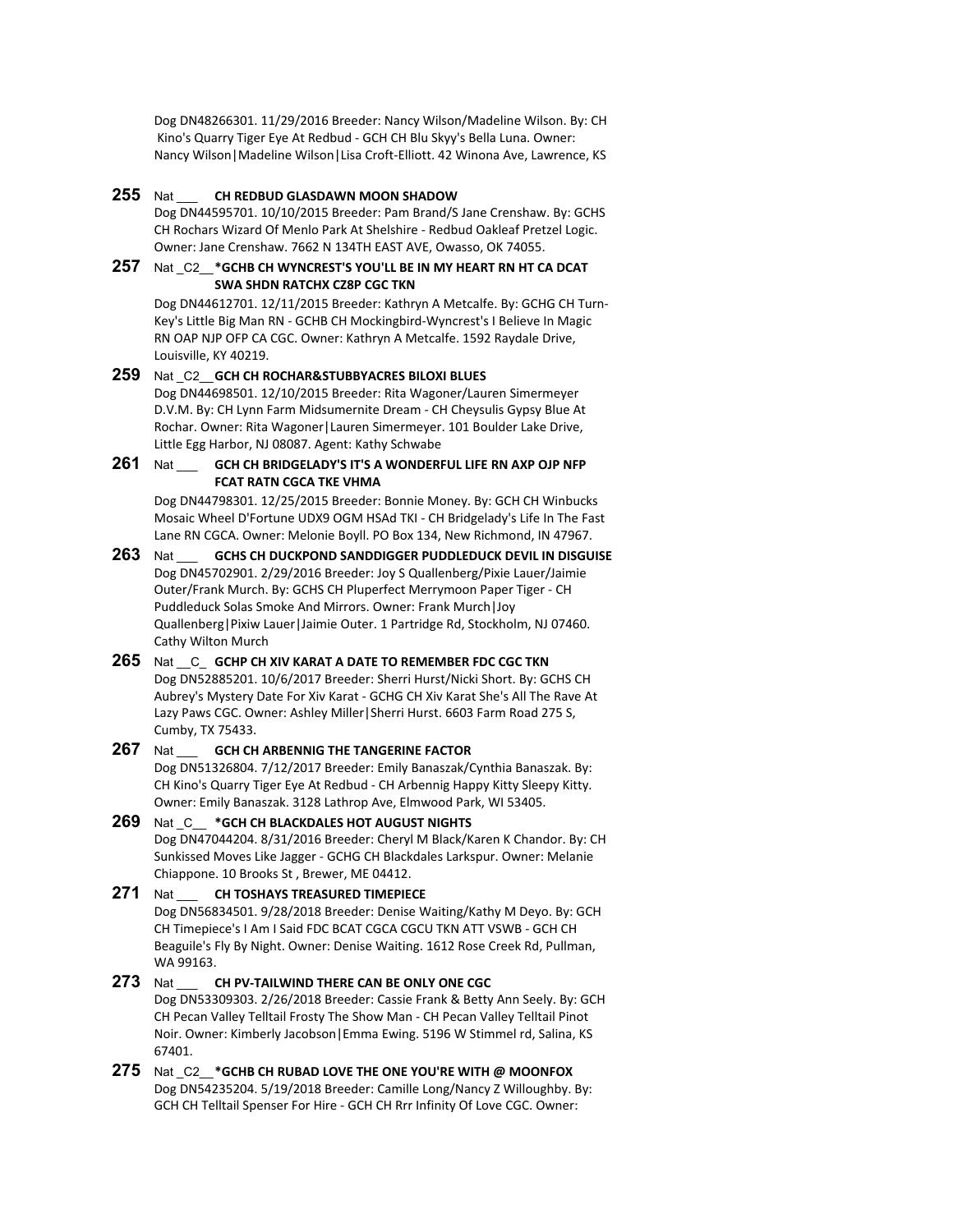Nancy Willoughby. 306 E Royal Forest Blvd, Columbus, OH 43214.

#### **276** Nat \_C\_\_ **CH ROCKY RIDGE'S FIRST TIME IN FOREVER**

Bitch DN55972303. 11/24/2018 Breeder: Kathi J Myers/Philip L Myers/Shyanne Lundy. By: GCH CH Dragonpatch Back In Black - GCH CH Rocky Ridge Dragonpatch Sweet Caroline. Owner: Kathi J Myers|Michelle Wiecek|Philip L Myers. 342 Kilmer Road, DuBois, PA 15801. Tracie Zeitz

#### 277 Nat C \*GCHB CH KEEROCKA'S OCEAN FRONT PROPERTY @ FB CA BCAT **CGC**

Dog DN54908202. 8/27/2018 Breeder: Julie Miller/Cindy McDonald. By: GCHS CH Wyncrest Clear Creek Once Upon A Dream CA BCAT CGCA - CH Summit Foggy Bottom I Wannabluvdbyu BN FDC CGC TKN. Owner: Cindy and Meredith McDonald|Alec Munier|Julie Miller. 3846 Lillie Road, Central City, IA 52214.

#### **278** Nat \_\_C\_ **GCH CH CAVALIER COLETTE** Bitch DN65131603. 12/6/2020 Breeder: Annabel Irene Maley/Margaret Mcmichael/Doug Irby. By: GCHS CH Rochars Wizard Of Menlo Park At Shelshire - CH Woodrose Dressed In Black. Owner: Annabel Irene Maley|Margaret McMichael|Doug Irby. 739 Ebenezer Rd, Gladys, VA 24554.

#### **279** Nat \_C\_\_ **GCHS CH GLASSHOUSE BIG TALKIN MAN OF GERAN'S** Dog DN55655601. 11/14/2018 Breeder: Lori A Frost. By: GCH CH Glasshouse Black Jack HSAsM FDC CAA RATN CGC TKN - CH Glasshouse Playing Star Again. Owner: MKayla Stahr|Gerald Roach. 325 Nth 8th St, Boonville, IN 47601.

#### **280** Nat \_abs\_\_ **CH SERAH I'M THE LADY IN RED AT RICOCHET** Bitch DN64318603. 9/12/2020 Breeder: Patrick A Smith/Jane B Smith. By: GCH CH Serah Here Comes The Sun - Bumbleberry Bit-O-Honey Of Serah. Owner: Macenzie Zeitz. 8200 proctor rd, Painesville, OH 44077.

#### **281** Nat \_\_\_ **CH GERAN'S YOU AIN'T SEEN NOTHING YET**

Dog DN56069504. 12/29/2018 Breeder: M'Kayla Stahr/Gerald W Roach. By: GCHP CH Kosmar Striking Back Of Bridgelady CA CGCA - CH Glasshouse Amazing Journey Of Gerans CA. Owner: MKayla Stahr|Gerald Roach. 325 Nth 8th St, Boonville, IN 47601.

#### **282** Nat \_\_\_ **CH ROCHARS BLING BLING**

Bitch DN65046202. 12/1/2020 Breeder: Ms. Rita Wagoner. By: CH Oak Leaf Redbud Let's Go! - CH Shelshire Drama Queen At Rochar. Owner: Rita Wagoner. 101 Boulder Lake Drive, Little Egg Harbor, NJ 08087.

## **283** Nat \_\_C\_ **CH SNAPDRAGON STEALER OF HEARTS**

Dog DN62359903. 5/2/2020 Breeder: Lisa Anderson D.V.M. By: GCHG CH Xiv Karat Heart Of Gold Harry Go Lucky RI CGCA CGCU TKN - GCHB CH Snapdragon Listen To Your Heart FDC CGCA TKI. Owner: MRS CHERYL MANSFIELD|LISA ANDERSON DVM. 1017 WOODRIDGE RD, Waxahachie, TX 75165.

#### **284** Nat \_abs\_\_ **GCH CH WINDMILL'S DUNGEONS AND DRAGONS** Bitch DN65435101. 12/17/2020 Breeder: Heather Miller/Ashley E Miller. By: GCHP CH Xiv Karat A Date To Remember FDC CGC TKN - CH Woodrose Playing Games. Owner: Heather Miller|Ashley Miller. 8024 FM 2653 S, Cumby, TX 75433.

#### **285** Nat \_C2\_\_**\*CH OAK LEAF REDBUD LET'S GO!** Dog DN60710006. 12/27/2019 Breeder: Jane Crenshaw/George Ann Kuettel. By: GCH CH Oak Leaf Redbud Dragon Eye RN - CH Redbud Oak Leaf Dark

Necessities. Owner: George Ann Kuettel|George Ann Kuettel|Jane Crenshaw. 651 Spring Creek Parkway, Weatherford, TX 76087.

#### **286** Nat \_\_\_ **CH LAUGHING DAWG'S HONDA VALKYRIE**

Bitch DN67124301. 4/5/2021 Breeder: Teresa Kay Smith. By: GCHG CH Pawcific I Walk With The King HSAds NAP CAA BCAT ACT2 CGC TKI - CH Laughing Dawg's Darkside Of The Moon BCAT CGC. Owner: Teresa K Smith. 62 North Janesville Street, Milton, WI 53563. Agent:M'Kayla Stahr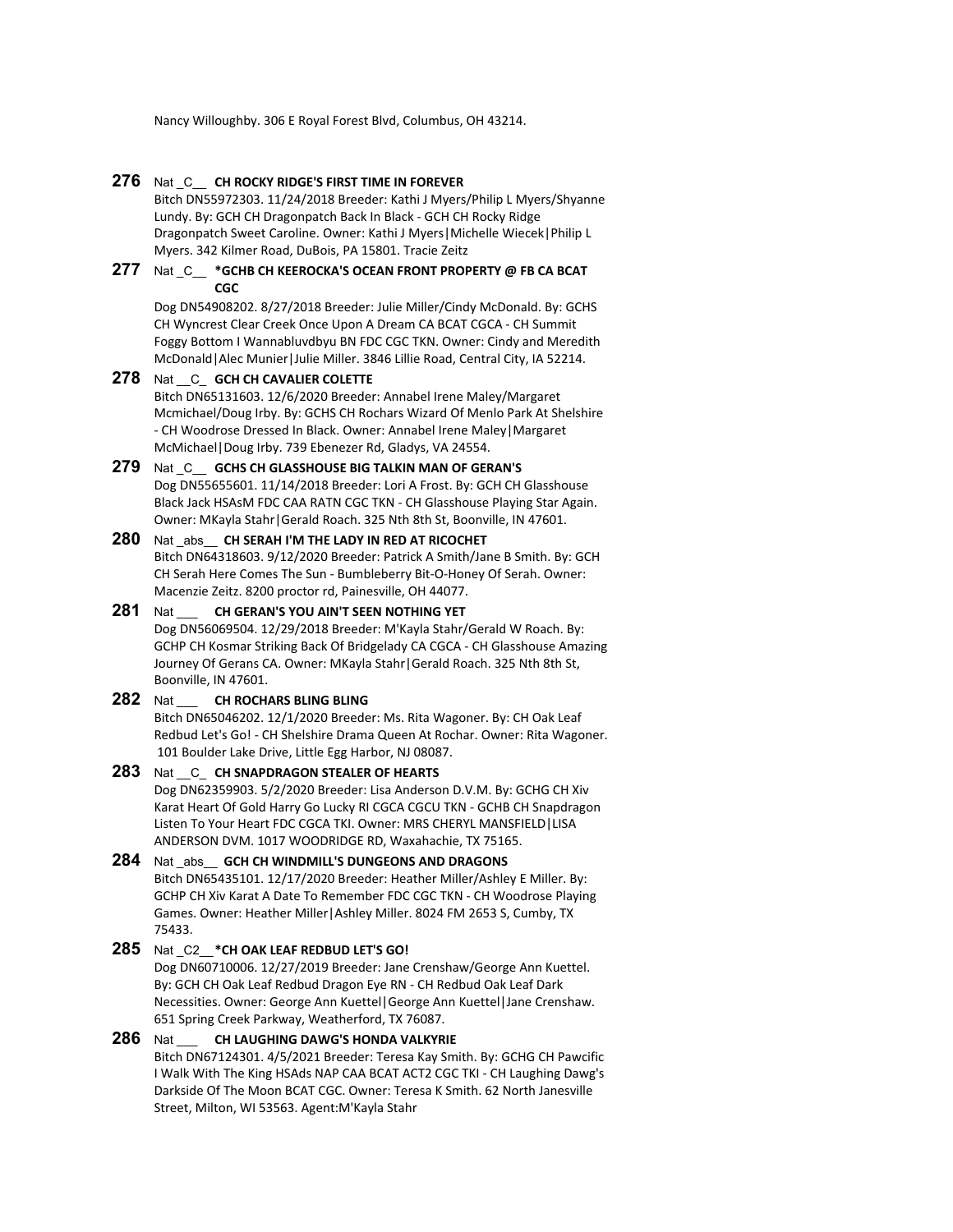#### **287** Nat \_\_\_ **CH BLACKDALES HEY THERE ROMEO**

Dog DN60844503. 2/3/2020 Breeder: Cheryl M Black/Karen K Chandor. By: GCH CH Blackdales Hot August Nights - GCH CH Blackdales Fifty Shades Darker. Owner: Melanie Chiappone|Cheryl M Black|Karen K Chandor. 10 Brooks St , Brewer, ME 04412.

**288** Nat \_\_\_ **\*CH COEDWIG'S BIBBIDI-BOBBIDI-BOO @ JOKIN** Bitch DN57236803. 3/30/2019 Breeder: Kim Shira/Leo Eickhoff. By: CH Snapdragon Coedwig's Polar Ice - CH Car-Rae's Pandaunmonium. Owner: Nicole Palsgrove|Nicole Palsgrove|Joseph Hunn|Blythe Brady. 2025 E St Rt 36, PIQUA, OH 45356.

#### **289** Nat \_\_\_ **\*CH CLEARCREEK WYNCREST WORKING CLASS HERO @TURN-KEY BCAT SCN SIN SEN SHDN**

Dog DN61569102. 2/26/2020 Breeder: Mary Hulme/Kathryn Metcalfe. By: GCHG CH Turn-Key's Little Big Man RN - GCH CH Elyan Bluefox Rhapsody @ Cc Wyncrest RATN CGC. Owner: TINA BOSEMER|Mary Hulme|Kathryn Metcalfe. 113 ANCHOR AVE, La Grange, KY 40031.

## **290** Nat \_C2\_ **\*CH FOGGY BOTTOM'S AS YOU WISH**

Bitch DN57498703. 2/17/2019 Breeder: Cindy McDonald/Alec Munier. By: GCHS CH Wyncrest Clear Creek Once Upon A Dream CA BCAT CGCA - CH Foggy Bottom's Resting On My Laurels. Owner: Cindy McDonald|Alec Munier. 3846 Lillie Road, Central City, IA 52214.

## **291** Nat \_\_\_ **GCHB CH XTACEE SURFIN' SAFARI**

Dog DN57863705. 4/9/2019 Breeder: Kathryn Schwabe/Lisa Rhyner. By: GCHP CH Xtacee Beach Cruiser - CH Claymore's Edge Of Glory At Xtacee. Owner: Lisa Rhyner|Kathryn Schwabe. 2140 Easton Road, Bethlehem, PA 18015.

#### **292** Nat \_C\_\_ **\*GCH CH MADEGANN'S ESPRESSO LUV DCAT TKN** Bitch DN59207703. 7/29/2019 Breeder: Jessica Melsness/Garrett Ramsay. By: GCH CH Allegro's Starcatcher - GCHB CH Ebonwald's I'M Worth Melting For At Madegann BCAT CGC TKN. Owner: Jessica Melsness. 1505 47th Ave, Greeley, CO 80634.

#### **293** Nat \_abs\_\_ **\*GCH CH SOCIAL'S A MILLION DREAMS**

Dog DN58673001. 7/4/2019 Breeder: Mary Sue Olcott/Maggie Cannon. By: CH Heart Of Gold Remington - Redbud's Sexy Sadie HSAd HSAsM. Owner: Mary Sue Olcott|Maggie Cannon. 5205 Hilltop Rd, Greensboro, NC 27407.

#### **294** Nat \_\_\_ **\*CH VESTAVIA ZENYATTA CA DCAT CGC TKN** Bitch DN61817005. 3/7/2020 Breeder: Cathryn L Ochs-Cline. By: GCH CH Bluefox Elyan Raining Magic HSAds HSBd HIAds - GCH CH Rhys Kiss Me Kate. Owner: Victoria McCarthyCruse|Cathryn Ochs-Cline. 1713 gray road,

Chattanooga, TN 37421.

# **295** Nat \_\_\_ **\*CH PECAN VALLEY CALL ME MISTER AT TAILWIND**

Dog DN58850201. 6/30/2019 Breeder: Betty Ann Seely. By: GCH CH Pecan Valley Telltail Frosty The Show Man - Pecan Valley Call Me Madam. Owner: Cassie Frank|Betty Ann Seely. 1102 Overland Trail, McKinney, TX 75071.

#### **296** Nat \_C\_\_ **CH GLASSHOUSE TIME TO FLY OF GERAN'S** Bitch DN61853102. 2/20/2020 Breeder: Lori A Frost/M'Kayla Stahr. By: GCHP CH Kosmar Striking Back Of Bridgelady CA CGCA - CH Glasshouse Turn The Page. Owner: MKayla Stahr|Gerald Roach. 325 Nth 8th St, Boonville, IN 47601.

**297** Nat \_C\_\_ **\*GCH CH EBONWALD MADEGANN QUICK STUDY BCAT TKN** Dog DN57187301. 12/11/2018 Breeder: Jessica Melsness/Garrett Ramsay. By: CH Kino's Quarry Tiger Eye At Redbud - GCHB CH Ebonwald's I'M Worth Melting For At Madegann BCAT CGC TKN. Owner: Jessica Melsness. 1505 47th Ave, Greeley, CO 80634.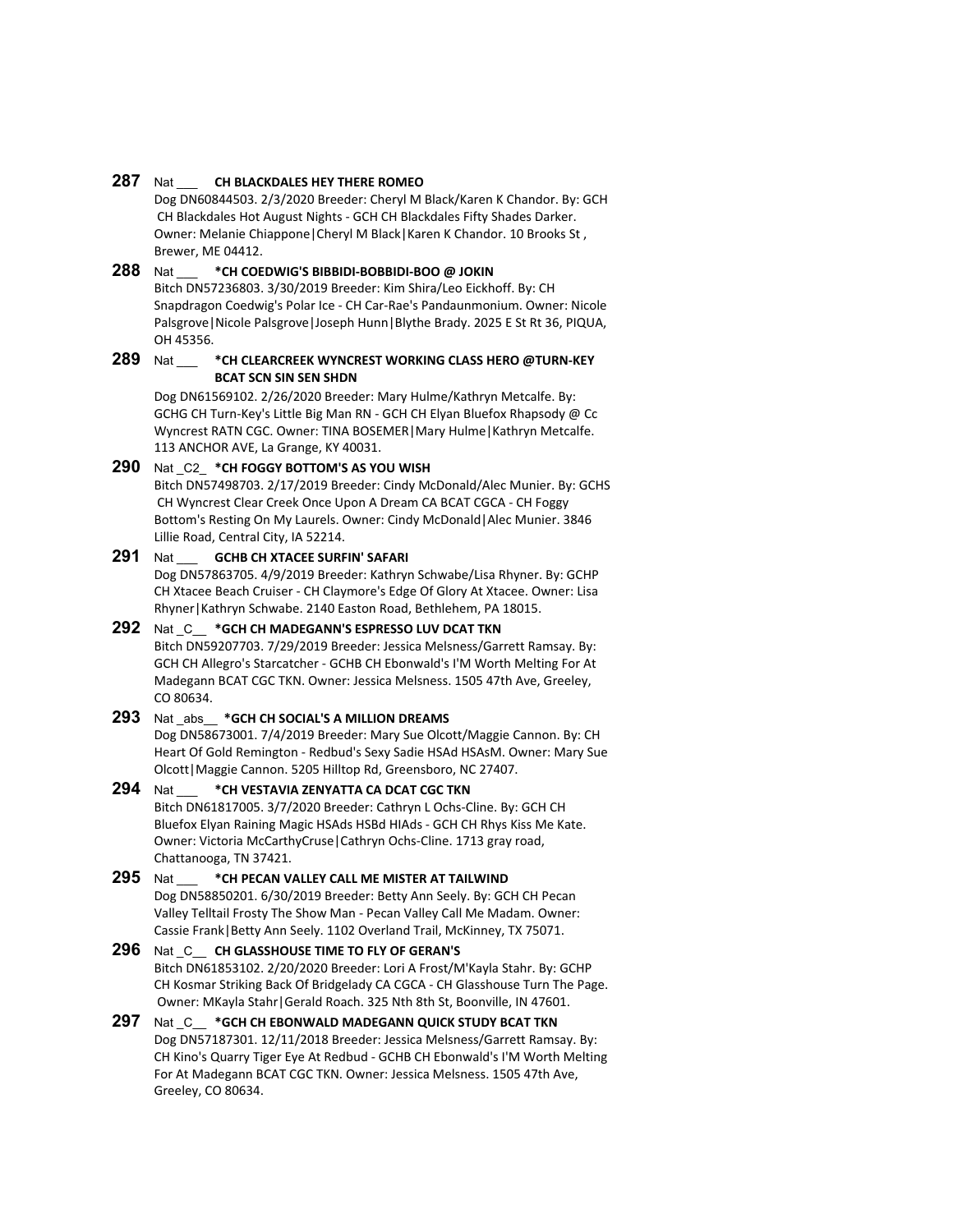#### **298** Nat \_\_C2\_**CH WONDERLAND TELLTAIL SCOUT'S HONOR**

Bitch DN62361401. 4/14/2020 Breeder: Cindy Forbes/Paula O'Donnell. By: GCHB CH Wyncrest's You'll Be In My Heart RN HT CA DCAT SWA SHDN RATCHX CZ8P CGC TKN - CH Wonderland Rory Macplum. Owner: Cindy Forbes|Paula O'Donnell. P O Box 246, Linville Falls, NC 28647.

# **299** Nat \_abs\_\_ **\*CH KINGSBURY PIKES PEAK OR BARK FCAT2**

Dog DN59651403. 10/3/2019 Breeder: Jacque Glenn/Don w Glenn/Caitlyn Connor. By: GCH CH Hurrikane Boy Genius RN PT BCAT SWN SCA CGC TKN - GCHB CH Boss Is Hanky Panky At Kingsbury. Owner: DeAnne and Brian Poole. 2977 S. Nelson St., Denver, CO 80227.

**300** Nat \_\_\_ **GCH CH SNAPDRAGON EVERY BEAT OF MY HEART CGC TKN** Bitch DN62359902. 5/2/2020 Breeder: Lisa Anderson D.V.M. By: GCHG CH Xiv Karat Heart Of Gold Harry Go Lucky RI CGCA CGCU TKN - GCHB CH Snapdragon Listen To Your Heart FDC CGCA TKI. Owner: Veda Greer|Lisa Anderson DVM. 2902 FM 3003, Graham, TX 76450. Agent:Sherri Hurst

#### **301** Nat \_\_\_ **GCH CH LANAKILA'S DWARF KING OF DEBONAIRE BN RE PT FDC BCAT CGCA TKN ATT**

Dog DN59701112. 9/25/2019 Breeder: Heidi C L Kilgore. By: CH Cardiridge Blue Ain't My Color - Lanakila's Something Worth Hanging On To. Owner: Kathryn Tanguay. 3241 Delsea Dr, Franklinville, NJ 08322.

#### **302** Nat \_C2\_\_**MOCKINGBIRD BELLA COME LA BISNONNA OF SOVEREIGN BCAT SCN SIN SEN SHDN TKI**

Bitch DN62651304. 4/22/2020 Breeder: Rochelle L Severance. By: GCHB CH Wyncrest's You'll Be In My Heart RN HT CA DCAT SWA SHDN RATCHX CZ8P CGC TKN - CH Pluperfect Merrymoon Redbud Proper Italian Beauty. Owner: Janet Suber|Rochelle Severance. 933 Whippoorwill Dr, Signal Mountain, TN 37377.

#### **303** Nat \_\_C\_ **\*CH MACWALLACE COME SAIL AWAY**

Dog DN60025906. 9/27/2019 Breeder: Dr. Elizabeth S Macnair/Eleanor S Macnair. By: GCHS CH Aubrey's Mystery Date For Xiv Karat - GCH CH Macwallace Miorbhail. Owner: Cindy and Freddie Goodson|Dr Elizabeth S Macnair. 2031 Hidden Creek Drive, Kingwood, TX 77339.

#### **304** Nat \_\_C\_ **CH WINJAMMIN' ARBENNIG ROCK U LIKE A HURRICANE** Bitch DN63549003. 7/20/2020 Breeder: Amanda Roberson/R Mumme/S Mumme/R Watkins. By: GCHB CH Coedwig's Classic Chrome II - Winjammin Arbennig Takn It 2 Da Hoop RN FDC CA CGC. Owner: Emily Banaszak|Rus & Sherilyn Mumme. 3128 Lathrop Ave, Elmwood Park, WI 53405.

#### **305** Nat \_C2\_\_**\*CH TELLTAIL IN THE MIDNIGHT HOUR** Dog DN60149001. 7/17/2019 Breeder: Paula O'Donnell/Norma Murrphy. By: CH Lost River Splash N Dash - GCH CH Telltail Dressed For Success. Owner: Paula O'Donnell|Norma Murphy. 9688 SW 40th Ct, Ocala, FL 34476.

**306** Nat \_abs\_\_ **\*GCH CH SUNKISSED FASHION SENSE AT JENELLEN CGC TKN** Bitch DN56145801. 11/14/2018 Breeder: Cathy Baker. By: GCH CH Boss Is Riverside's Sugar Daddy - Sunkissed Fine By Design. Owner: Dianne J. Rockwell. 1116 Mount Vernon Road, Columbus, MS 39702.

#### **307** Nat \_\_\_ **CH WINDMILL'S POLAR EXPRESS** Dog DN65435004. 12/11/2020 Breeder: Ashley E Miller/Heather S Miller. By: CH Windmill's Big Kahuna - CH Pecan Valley Mark Of Athena. Owner: Heather Miller|Ashley Miller. 8024 FM 2653 S, Cumby, TX 75433.

#### **308** Nat \_\_\_ **GCH CH DOXFORD-WESTWIND PRISMA CGC** Bitch DN56209304. 1/9/2019 Breeder: Sonja Benavidez. By: CH Davenitch Let Your Light Shine - GCHB CH Davenitch Doxford Sand Pipers Jewel CD BN RAE FDC OAP OJP NFP CA BCAT RATN CGCA TKI. Owner: Kimberly Jacobson|Lissa Jacobson. 5196 W Stimmel rd, Salina, KS 67401.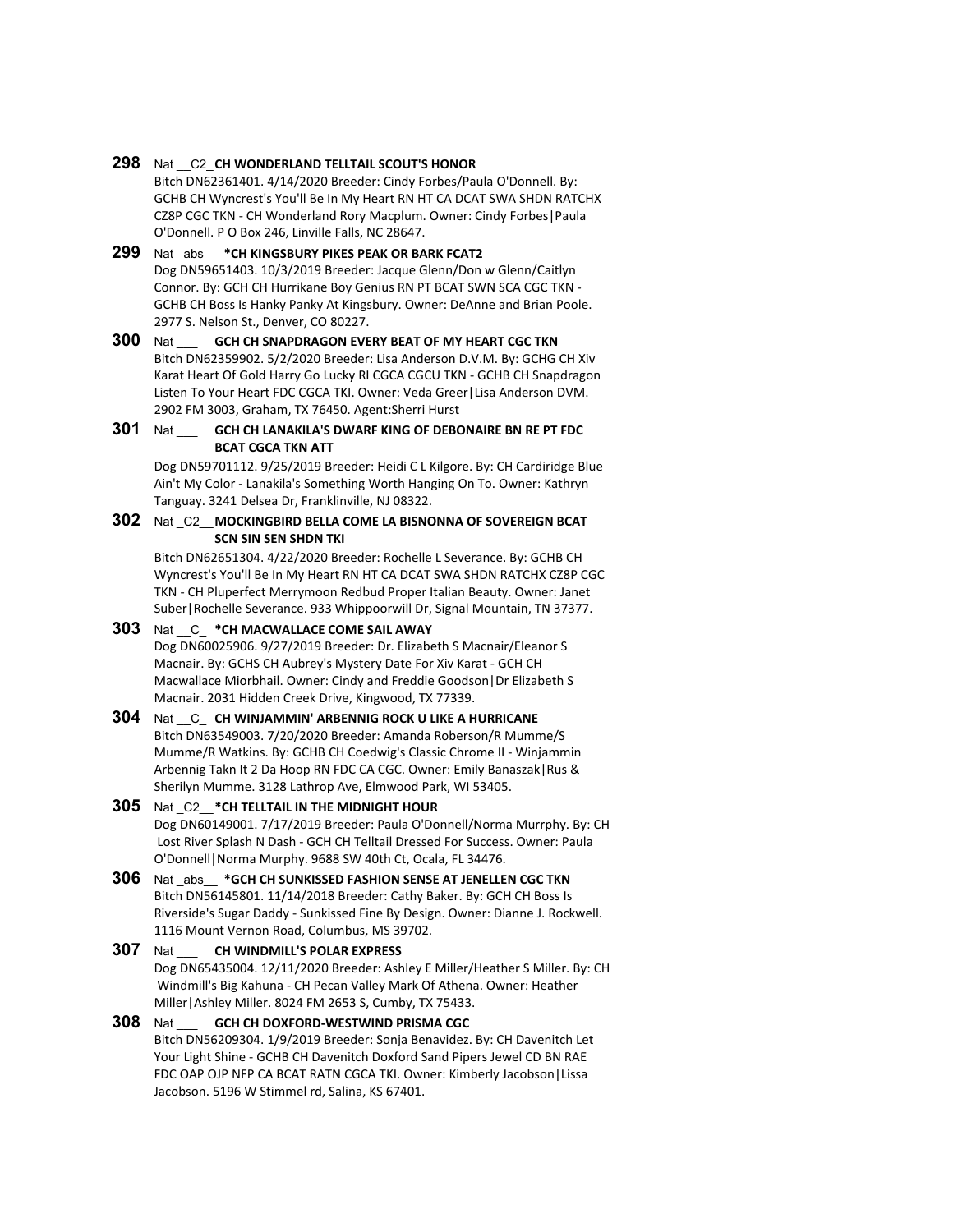#### **309** Nat \_abs\_\_ **CH XTACEE FRIENDS IN LOW PLACES**

Dog DN64225106. 10/16/2020 Breeder: Kathryn Schwabe. By: GCH CH Rochar&Stubbyacres Biloxi Blues - CH Xtacee Holiday On Ice. Owner: Kathryn Schwabe. 2140 Easton Road, Bethlehem, PA 18015.

**310** Nat \_C2 **GCHP CH CADNOCLUN'S TRIPPY LITTLE HIPPIE** Bitch DN52433601. 9/4/2017 Breeder: Elizabeth A Hillebrand/Marian Mcshane. By: CH Cadnoclun's Dragonsteel - CH Cadnoclun's Magnolia After Dark. Owner: Elizabeth Hillebrand|Marian McShane. 659 Sparks Road, Mocksville, NC 27028.

#### **311** Nat \_C2\_\_**CH CAVALIER ALWAYS IN THE NICK OF TIME**

Dog DN65131606. 12/6/2020 Breeder: Annabel Irene Maley/Margaret Mcmichael/Doug Irby. By: GCHS CH Rochars Wizard Of Menlo Park At Shelshire - CH Woodrose Dressed In Black. Owner: Annabel Irene Maley|Margaret McMichael|Doug Irby. 739 Ebenezer Rd, Gladys, VA 24554. Agent: Jaclyn Smith

## **312** Nat \_\_\_ **CH FERNBRIAR FLASHBLACK FRIDAY**

Bitch DN52664401. 12/9/2017 Breeder: Mackenzie Mann/Diana Mann. By: CH Cymbrogi's Equilibrium - CH Cardiridge Fernbriar Ride It Like You Stole It. Owner: Mackenzie Mann|Diana Mann. 2425 60th Ave SE, Rochester, MN 55904.

#### **313** Nat \_\_\_ **CH CADNOCLUN'S JUMANJI**

Dog DN66612701. 9/19/2020 Breeder: Elizabeth A Hillebrand/Marian Mcshane. By: CH Cadnoclun's Dragonsteel - Cadnoclun's Majik Carnivale. Owner: Pamela Powell|Elizabeth Hillebrand|Marian McShane. 659 Sparks Road, Mocksville, NC 27028

## **314** Nat \_\_\_ **\*GCH CH TURN-KEY'S TREAT HER LIKE A LADY CA BCAT**

Bitch DN46595706. 6/10/2016 Breeder: Tina Bosemer. By: GCH CH Winbucks Mosaic Wheel D'Fortune UDX9 OGM HSAd TKI - Turn-Key's Thyra Queen Of Norway. Owner: TINA BOSEMER. 113 ANCHOR AVE, La Grange, KY 40031.

#### **315** Nat \_abs\_\_ **CH EBONWALD'S TIME FOR A COURAGEOUS HEART AT MADEGANN THDN CGC**

Dog DN66242602. 12/22/2020 Breeder: Garrett Ramsay. By: GCH CH Ebonwald Madegann Quick Study BCAT TKN - CH Ebonwald's Lasting Impression. Owner: Toni OGorman. 1830 Hummingbird Trail, Cheyenne, WY 82009.

#### **316** Nat \_abs\_\_ **GCH CH KEKSBAND BURNISHED SILVER**

Bitch DN46721501. 1/6/2016 Breeder: Svetlana Masyagina. By: Xtacee By Green Sand Beach - Astersland Blue Rhapsody. Owner: Susan Rubin|Kathy Schwabe. 444 New Road, Southampton , PA 18966.

**317** Nat \_C\_\_ **CH WINBUCKS & SILVERFERNS MOJO FOR LWYNOGYN RN** Dog DN64315205. 9/22/2020 Breeder: Gina Weidner/Sue E Harrison/Charles H Harrison. By: GCHB CH Coedwig's Black Diamond PT - CH Bridgelady's Own Silver & Gold Shines @ Winbucks CD BN CGCA. Owner: Carley J Bates|Elizabeth Robinson. 82 Heritage Lane, Exton, PA 19341.

#### **318** Nat \_\_\_ **\*CH WHITE HART CASCADE TO KIDWELLY**

Bitch DN46894802. 8/11/2016 Breeder: Barbara R Miller. By: GCH CH Belukha's Strength Of Judges - GCH DC White Hart Absolut HSAdsc HSBd HIAdsc HXAds CGC. Owner: Nancy Babyak|John Babyak. 18 Wilma Way, East Harwich, MA 02645.

#### **319** Nat \_\_\_ **\*GCH CH WOODROSE LANDSEND SOMEBODY TO LOVE FDC SCN CGC TKI ATT VSWB**

Dog DN56642905. 2/14/2019 Breeder: Karen Lyons/Penny Kroh. By: CH Cymbrogi's Equilibrium - GCH CH Woodrose A Rumor In Blue. Owner: Kathleen Hays|Cynthia Smith. 95 Clinton Street, Oneonta, NY 13820.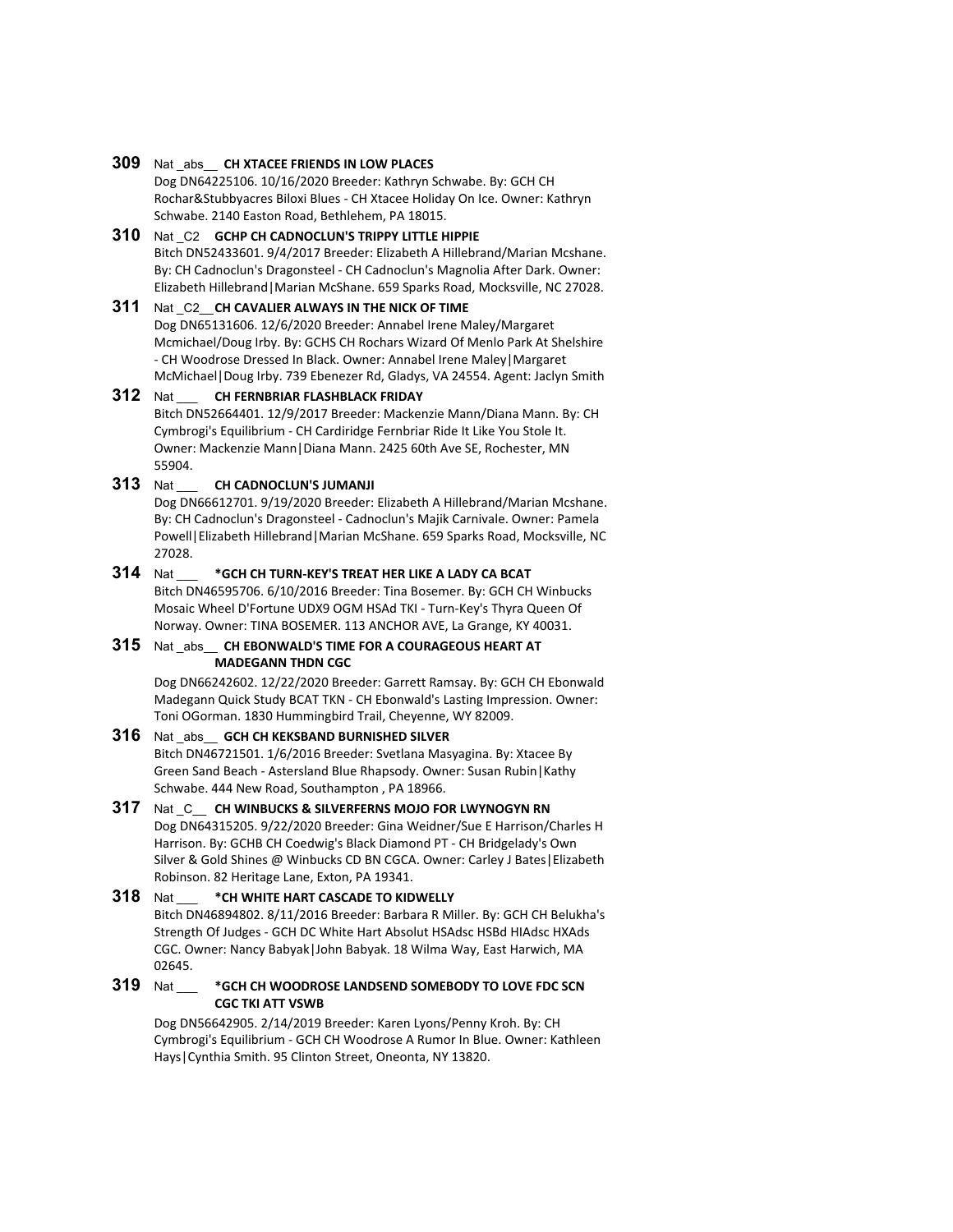- **320** Nat \_\_\_ **\*GCH CH ELYAN BLUEFOX RHAPSODY @ CC WYNCREST RATN CGC** Bitch DN51199506. 9/20/2017 Breeder: Penni Adrian/Susan Long/Cheryl L Kienast. By: GCHB CH Wyncrest's You'll Be In My Heart RN HT CA DCAT SWA SHDN RATCHX CZ8P CGC TKN - GCHS DC Mockingbird Elyan Magic Moment RN HSAds HSBd HIAds HIBd HXAd HXBd CA CGCA. Owner: Mary Hulme|Kathryn Metcalfe. 1672 Tofting Avenue, Iowa City, IA 52240.
- **321** Nat \_\_\_ **\*GCHB CH WINDDANCER SUNCLIFFE HARVESTMOON** Dog DN60523901. 10/12/2019 Breeder: Mary Detoma/Lily Brenner/Nancy Cunliffe. By: GCHG CH Winddancer Astonishment Of The Heart - GCH CH Winddancer Suncliffe Old New Borrowed Blue. Owner: Cindy O'Neill|Mary DeToma. 82 Juniper Dr, Windsor Locks, CT 06096.
- **322** Nat \_\_\_ **CH GLASSHOUSE AMAZING JOURNEY OF GERANS CA** Bitch DN47675303. 9/15/2016 Breeder: Lori A Frost. By: GCH CH Xiv Karat Playing It Cool At Aubrey - GCH CH Glasshouse Bring It All Home PT CAA. Owner: MKayla Stahr|Gerald Roach. 325 Nth 8th St, Boonville, IN 47601.
- **323** Nat \_\_C\_ **\*GCH CH BLUEFOX TO BOLDLY GO** Dog DN62421506. 6/8/2020 Breeder: Jennifer L Roundtree/Cheryl Kienast. By: CH Redbud Glasdawn Moon Shadow - CH Snapdragon Don't Stop Me Now. Owner: Cheryl Kienast. 8122 Thorn Grove Pike, Knoxville, TN 37914.

## **324** Nat \_\_C\_ **AROHAWK SHOT IN THE DARK** Bitch DN68429501. 8/9/2021 Breeder: Jacklyn Gingerich/Mary Detoma. By: GCHB CH Windmill's Remember The Good Ones - GCHB CH Winddancer

- Glimmer Of Hope. Owner: Jacklynn Gingerich|Olivia Blatt |Addyson Blatt. 9760 Ridge Rd, Middleport, NY 14105. **325** Nat \_\_C2\_**GCHP CH XIV KARAT COME HEL OR HIGH WATER**
- Dog DN52009001. 7/24/2017 Breeder: Sherri Hurst. By: GCH CH Xiv Karat Playing It Cool At Aubrey - CH Xiv Karat Go Where Your Heart Takes You. Owner: Peggy McCoy|Sherri Hurst. 8929 Terwilligers Trail, Cincinnati, OH 45249.

#### **326** Nat \_C2\_ **ONALEE'S THE SCOURGE OF THE SEA** Bitch DN56785101. 12/26/2019 Breeder: Christina Roberts. By: GCH Pecan Valley To Catch A Thief - Onalee's Wait A Minute!. Owner: Christina

- Mazepink|Paula O'Donnell. 3645 Cherokee's Pride Trail, Deltona, FL 32738. **327** Nat C\_\_ GCH CH CORNERSTONE'S MOONLIT Dog DN53546501. 3/29/2018 Breeder: Rita J Hellegers. By: CH Cornerstone's Battle Of Hearts - CH Cornerstone's Assurance. Owner: Rita J Hellegers. 1970
- Blessing Rd., Albertville, AL 35951. **328** Nat \_\_\_ **GCHB CH WINDDANCER GLIMMER OF HOPE** Bitch DN49686702. 2/28/2017 Breeder: Mary DeToma. By: GCH CH Suncliffe Wind Dancer Camden BN RAE CGCA - GCHS CH Winddancer All That And Then Some RN. Owner: Jacklynn Gingerich|Mary DeToma. 9760 Ridge Rd, Middleport, NY 14105.
- **330** Nat \_abs\_\_ **GCHB CH CORONA MORNING MOONLIGHT MAGIC** Bitch DN54076901. 4/15/2018 Breeder: Ms. Betsy Flood/William Flood. By: CH Twinroc Telltail Texas Tycoon - GCHS CH Corona Kissimmee Blue Of Pecan Valley. Owner: William Flood|Betsy Flood|Christina Roberts. 3000 Nassau Dr, Vero Beach, FL 32960. Agent: Christina Mazepink
- **332** Nat C\_\_\_ **GCH CH WINDMILL'S DANCE BY THE LIGHT OF THE MOON** Bitch DN60448202. 11/11/2019 Breeder: Ashley E Miller/Heather Miller. By: GCHG CH Toreth's Tungsten Archer FDC - CH Coedwig's Sunrise On Lanikai Beach. Owner: Heather Miller|Ashley Miller. 8024 FM 2653 S, Cumby, TX 75433.
- **334** Nat \_\_C2\_**GCH CH LOST RIVER SPLASH OF COLOR @ WINDDANCER** Bitch DN61540202. 1/27/2020 Breeder: Shawn Michael/Angela Reilly. By: CH Lost River Splash N Dash - Cosmopolitan Uptown Girl. Owner: Mary DeToma|Lauren Costa. 82 Juniper Dr, Windsor Locks, CT 06096.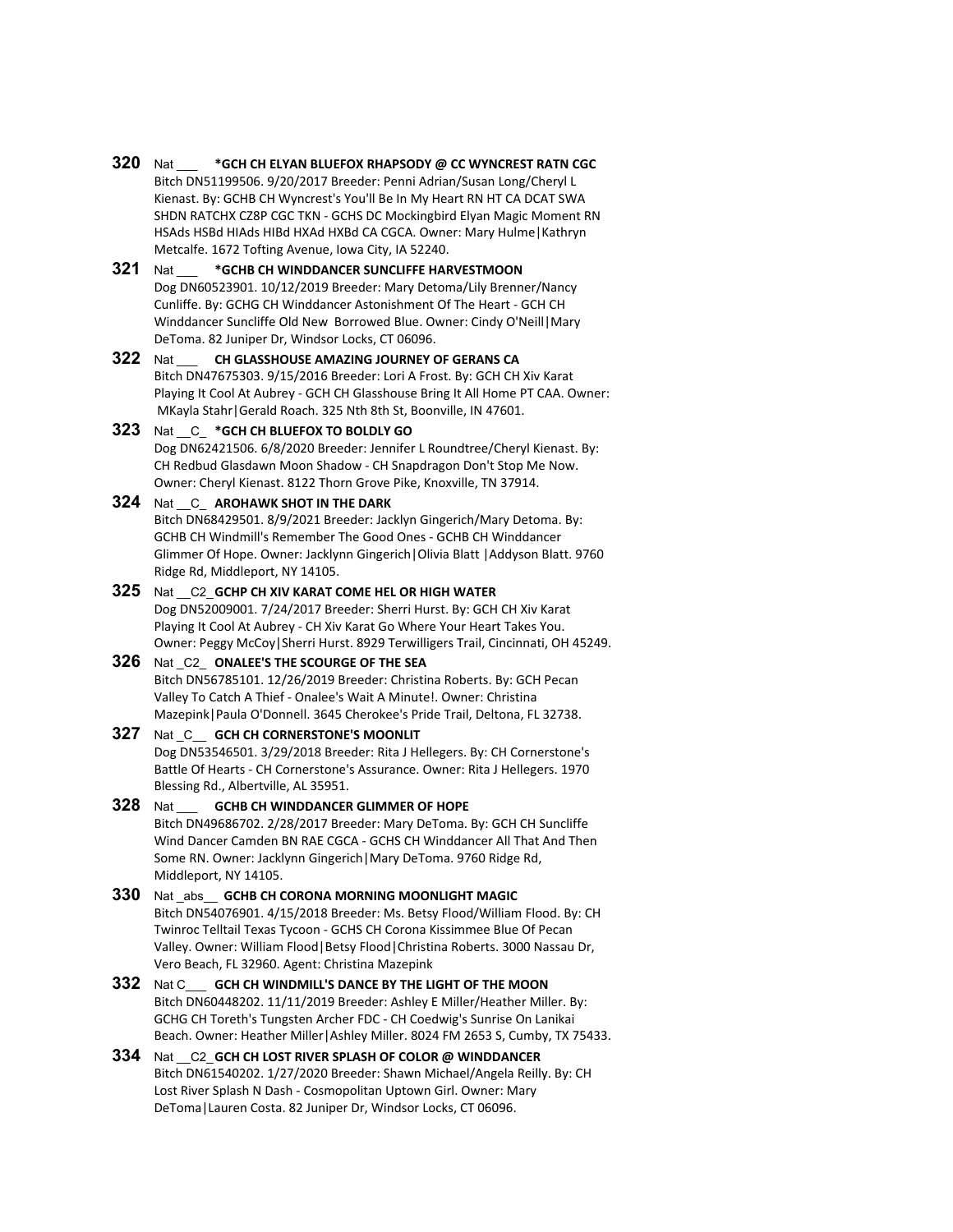**336** Nat \_abs\_\_ **\*CH ARBENNIG WINJAMMIN' I WASN'T MADE FOR WINTER** Bitch DN65567905. 1/12/2021 Breeder: Emily Banaszak/Cynthia Banaszak. By: GCHS CH Redbud Across The Universe - CH Arbennig Sturdy Stilletos. Owner: Rus|Sherilyn Mumme|Emily Banaszak|Cynthia Banaszak. 18422 N 66th Ln, Glendale, AZ 85308.

#### **338** Nat \_\_\_ **\*GCH CH SHELSHIRE'S QUEEN OF HEARTS**

Bitch DN55202103. 8/16/2018 Breeder: Shelly Shirey/Ron Shirey. By: GCH CH Rochar&Stubbyacres Biloxi Blues - GCHS CH Shelshire's Redbud Sugar Coated. Owner: David E Green|Shelly Shirey. 9051 Plainville Road, Baldwinsville , NY 13027.

**340** Nat \_\_C2\_**GCH CH LANDSEND-WOODROSE TOUCH OF GREY** Bitch DN64206101. 11/5/2020 Breeder: Penny Kroh/Karen Lyons. By: CH Woodrose Stacked Deck FDC CGC - GCH CH Woodrose A Rumor In Blue. Owner: Penny Kroh. 4609 New Store Rd, Dillwyn, VA 23936. Cydne Clark

#### **342** Nat \_\_\_ **\*GCHG CH BLUEFOX QUITE OUTRAGEOUS @ CUT2CHASE PT FDC CAA BCAT**

Bitch DN46773306. 7/12/2016 Breeder: Cheryl Kienast/Madeline Lonas. By: GCH CH Dragonpatch Rolling Stone - GCH CH Bluefox Elyan Mirror Mirror PT CA BCAT. Owner: Gerry Chase. 3304 Kettering Pl, Greensboro, NC 27410.

#### **344** Nat \_\_C\_ **\*CH VESTAVIA TALKING IN YOUR SLEEP CAA DCAT TKN** Bitch DN61948206. 3/29/2020 Breeder: Cathryn L Ochs-Cline. By: GCHB CH Wyncrest's You'll Be In My Heart RN HT CA DCAT SWA SHDN RATCHX CZ8P CGC TKN - CH Elyan Bluefox Night Moves RN FDC CAX3 FCAT3 SWA RATN CGC. Owner: Olivia Navolio. 2022 Old Chapman Drive, Apex, NC 27502.

#### **346** Nat \_\_\_ **GCH CH COEDWIG'S ROBYNNE KOKOPELLI** Bitch DN46796903. 7/9/2016 Breeder: Leda Thompson. By: GCH CH Coedwig's Play It Again Sam - Coedwig's Lady Remington. Owner: Cindy Pace|Kim Shira. 8007 N Mechanicsburg Rd, Middletown, IN 47356.

#### **348** Nat \_C2\_\_**GCHS CH MYLYN KARINA ABSOLUTE SUZIE** Bitch DN59073004. 7/8/2019 Breeder: Beverly L Mercer/Ms. Stephanie J Hoyer. By: GCHB CH Bluefox Quid Pro Quo - CH Mylyn Karina Praying For Sunshine CGC. Owner: Stephanie Hoyer|Christy Collins. 991 Terrace Ln, Ypsilanti, MI 48198. Agent: Linda Williams

#### **350** Nat \_\_\_ **\*GCH CH WINJAMMIN'S DON'T STOP BELIEVIN'** Bitch DN59088501. 7/27/2019 Breeder: Amanda Roberson/R&S Mumme R Watkins/R Watkins. By: GCHB CH Coedwig's Classic Chrome II - Winjammin Arbennig Takn It 2 Da Hoop RN FDC CA CGC. Owner: Rus|Sherilyn Mumme|Amanda Roberson|Rebekka Watkins. 18422 N 66th Ln, Glendale, AZ 85308.

- **352** Nat \_abs\_\_ **\*CH BOSSIS KINGSBURY 1ST TIME IN FOREVER TKN** Bitch DN55224202. 7/24/2018 Breeder: Caitlyn Connor/Mandy Bossi. By: GCHS CH Kingsbury Red Dragon Of Claymore CGC TKN - GCH CH Boss Is Riverside's Playmate CAA RATN TKN. Owner: Caitlyn Connor|Mandy Bossi|Jacque Glenn. 529 Foxwood Ln, Wilmington, NC 28409.
- **354** Nat \_\_C2\_**\*CH MEURIG TELLTAIL BEYOND THE PALE** Bitch DN55509501. 8/15/2018 Breeder: Ms. Annette Maureen Hannon Bowles/Paula O'Donnell. By: CH Lost River Splash N Dash - GCH CH Telltail Debutantes Have All The Fun. Owner: Annette Hannon Bowles|Paula O'Donnell. 5219 Dunleigh Glen Lane, Burke, VA 22015.
- **356** Nat \_\_C2\_**GCHB CH BOSS IS HANKY PANKY AT KINGSBURY** Bitch DN44519702. 11/2/2015 Breeder: Caitlyn Connor/Mandy Bossi. By: GCHS CH Kingsbury Red Dragon Of Claymore CGC TKN - GCH CH Boss Is Riverside's Playmate CAA RATN TKN. Owner: Jacque Glenn|Don W. Glenn|Caitlyn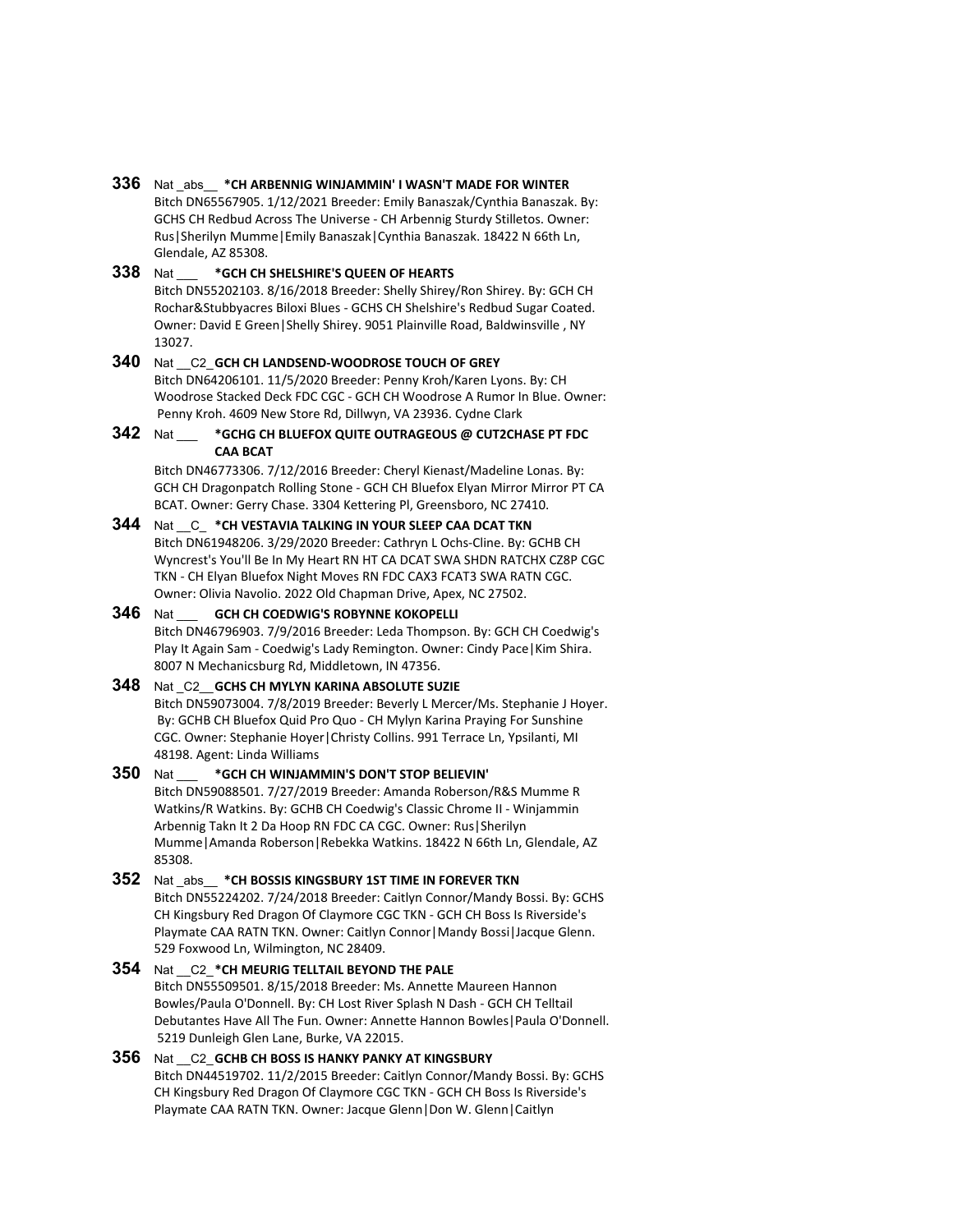Connor|Don W. Glenn. 201 N Ward Road, Raymore, MO 64083. Agent: Lauren McIlwraith

- **358** Nat \_\_\_ **\*CH SERAH INDECENT PROPOSAL** Bitch DN64318602. 9/12/2020 Breeder: Patrick A Smith/Jane B Smith. By: GCH CH Serah Here Comes The Sun - Bumbleberry Bit-O-Honey Of Serah. Owner: Patrick Smith|Jane Smith. 4872 Pinckney Rd, Howell, MI 48843.
- **360** Nat \_\_\_ **\*CH CAJUN EYE OF THE STORM** Bitch DN64418701. 10/12/2020 Breeder: Keith P Bonin. By: GCHS CH Redbud Across The Universe - CH Cajun Moonlight Magnolia. Owner: Keith P Bonin. 335 Twin Oaks Rd E, Pineville, LA 71360.

#### **362** Nat \_\_\_ **\*CH VESTAVIA BLACK CAVIAR PT**

Bitch DN61817004. 3/7/2020 Breeder: Cathryn L Ochs-Cline. By: GCH CH Bluefox Elyan Raining Magic HSAds HSBd HIAds - GCH CH Rhys Kiss Me Kate. Owner: Susan Long. 3595 Doty Chapel Rd, Afton, TN 37616.

- **364** Nat \_\_\_ **GCH CH WOODROSE A RUMOR IN BLUE** Bitch DN42287401. 4/7/2015 Breeder: Karen Lyons. By: GCHB CH Woodrose Whip Up A Rumor - Woodrose Fgbtm Devil In A Blue Dress. Owner: Penny Kroh|Karen Lyons. 4609 New Store Rd, Dillwyn, VA 23936. Agent: Jaclyn Smith
- **366** Nat \_\_\_ **CH LAUGHING DAWG'S DARKSIDE OF THE MOON BCAT CGC** Bitch DN53185401. 2/22/2018 Breeder: Teresa Kay Smith. By: CH Laughingdawg Merrymoon Cedar Tree Spirit CA BCAT CGC TKN - GCH CH Laughing Dawg's Myrna Loy BCAT CGC TKN. Owner: Teresa K Smith. 62 North Janesville Street, Milton, WI 53563. Agent: Linda Williams

#### **368** Nat \_\_C2\_**\*CH EBONWALD'S PRIORITY ONE**

Bitch DN54759501. 6/9/2018 Breeder: Garrett Ramsay. By: GCHS CH Redbud Across The Universe - Ebonwald's Give Me A Reason To Wait PT FDC. Owner: Garrett Ramsay|Aaron Gray. 7720 W WINSLOW RD, Illinois, IL 61089.

**370** Nat \_\_\_ **GCH CH PHI-VESTAVIA CUB RUN STRAWBERRY FIELDS FOREVER** Bitch DN56122103. 10/1/2018 Breeder: Kimberly Moshlak/C Patrick Ormos/Cathryn L Ochs-Cline. By: Joseter Mr Blobby - CH Phi-Vestavia Sw Eureka. Owner: Kimberly Moshlak and C Patrick Ormos. 14249 Bakerwood Place, Haymarket, VA 20169.

## **372** Nat \_\_\_ **\*GCH CH AURIGAN MAGGIE MCGEE**

Bitch DN57097801. 2/10/2019 Breeder: Dayl Phillip. By: CH Tailbrite Timepiece's Starlight Trilogy FDC CGC TKN ATT - CH Aurigan Supreme Corvette HSAds. Owner: Dayl Phillip. 5121 Everson Goshen Rd, Bellingham, WA 98226.

- **374** Nat \_\_\_ **GCH CH CORNERSTONE VISIONS CARDACH NOSTALGIA RN CGC TKA** Bitch DN57553704. 4/9/2019 Breeder: Rita J Hellegers. By: CH Indium To The Hilt With Toreth - CH Cornerstone's Assurance. Owner: Holly Goldman Craig|E. B. Bishop. PO Box 417, AVERILL PARK, NY 12018. Mary Cummings
- **376** Nat \_\_ABS\_**CH FABLE HARMONY YOU MUST LOVE ME TKN** Bitch DN58501202. 5/20/2019 Breeder: Helen I Cantrell/Crystal Sims. By: GCHS CH Redbud Across The Universe - GCH CH Harmony's Say You Love Me. Owner: Crystal Sims|Richard Sims. 324 Cannon, Quinlan, TX 75474.

```
378 Nat ___ *GCHS CH BLACKDALES BY CRIKEY IT'S BINDI
Bitch DN62156501. 5/13/2020 Breeder: Cheryl M Black/Karen K Chandor. By: 
 GCH CH Blackdale's Tend The Bar At Ripanco - GCH CH Blackdales Peyton. 
 Owner: Cheryl M Black |Kristle Costello|Karen K Chandor. 5872 Cold River 
 Road, Shrewsbury, VT 05738.
```
- **380** Nat \_\_C2\_**\*GCH CH AURIGAN REALLIFE SHELBY** Bitch DN62822401. 6/4/2020 Breeder: Dayl Phillip. By: Arbennig Hey There Tiger - CH Aurigan Supreme Corvette HSAds. Owner: Dayl Phillip|Myla Perry. 5121 Everson Goshen Rd, Bellingham, WA 98226.
- **382** Nat \_\_C\_ **\*CH EBONWALD ALLEGRO SAIL ON SAILOR TO GRANDIOSE** Bitch DN63163803. 7/2/2020 Breeder: Stephanie Mikel/Garrett Ramsay. By: GCHG CH Pawcific I Walk With The King HSAds NAP CAA BCAT ACT2 CGC TKI -